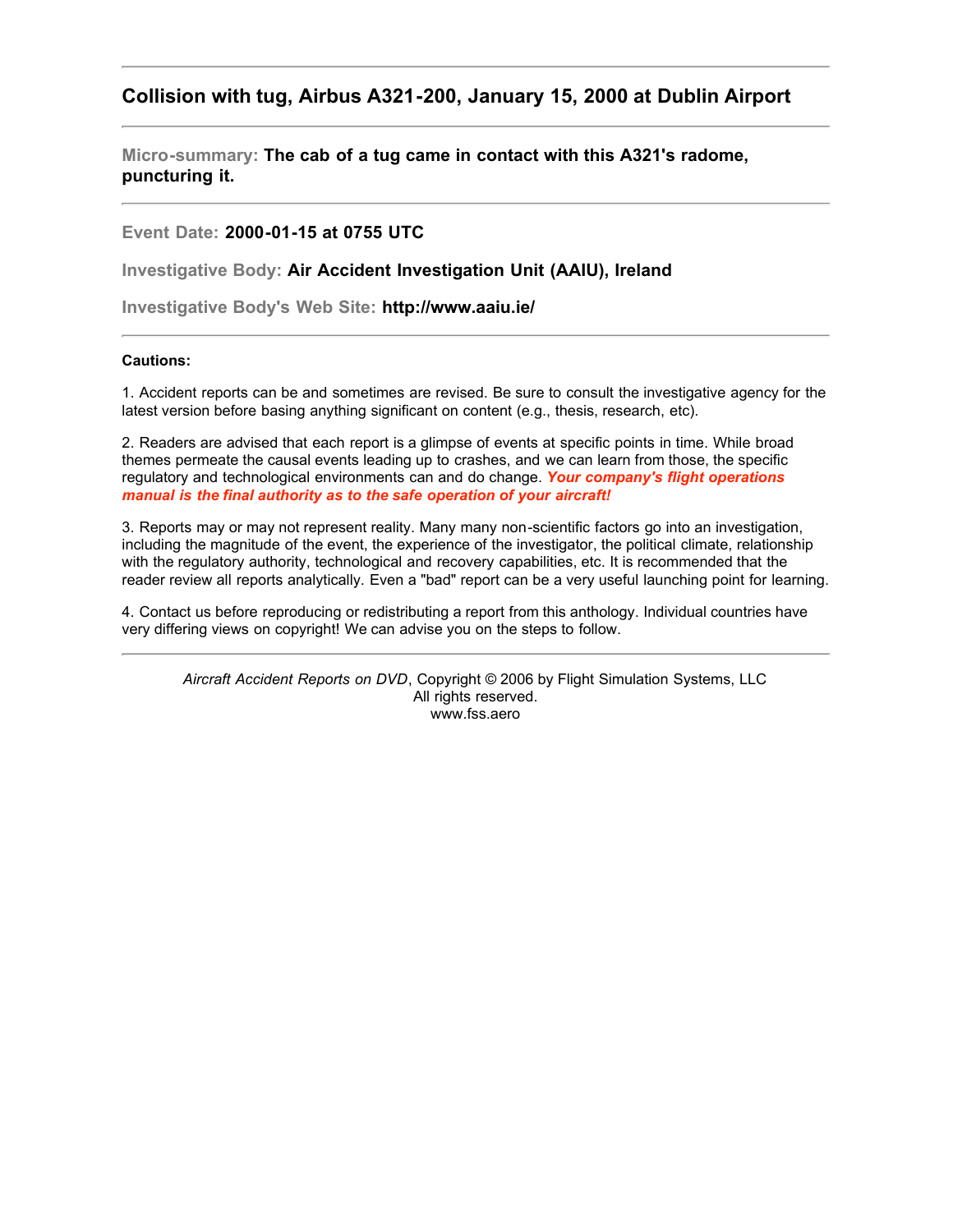*AAIU Report No. 2000/0006 AAIU File No. 2000/0002 Published: 21/06/12*

| <b>Aircraft Type and Registration:</b> | Airbus 321-200<br>G-MIDH                                                       |
|----------------------------------------|--------------------------------------------------------------------------------|
| <b>No. and Type of Engines:</b>        | Two V2527-A5 Turbofans                                                         |
| <b>Aircraft Serial Number:</b>         | 968                                                                            |
| <b>Year of Manufacture:</b>            | 1999                                                                           |
| Date and Time (UTC):                   | 15 January 2000, 07.55                                                         |
| Location:                              | Stand 40 Dublin Airport                                                        |
| <b>Type of Flight:</b>                 | <b>Scheduled Public Transport</b>                                              |
| <b>Persons on Board:</b>               | 36                                                                             |
| Injuries:                              | <b>Nil</b>                                                                     |
| <b>Nature of Damage:</b>               | Damage to Aircraft Radome                                                      |
| <b>Commanders Licence:</b>             | <b>ATPL</b>                                                                    |
| <b>Commanders Age:</b>                 | 33 yrs                                                                         |
| <b>Commanders Flying Experience:</b>   | 4300 hours total<br>400 hours on type                                          |
| <b>Information Source</b>              | Aer Rianta Duty Officer,<br>Dublin Airport,<br><b>AAIU</b> Field Investigation |

# **SYNOPSIS**

At approximately 07.55 hours G-MIDH commenced push-back from Stand 40 at Dublin Airport. The push-back crew consisted of the tug driver, a wingman and an engineer. The push-back proceeded normally until just before turning on to the taxiway when the cab of the tug came in contact with the aircraft's radome. The airport's duty officer, on listening to the RT between the aircraft's crew and ATC, informed the Air Accident Investigation Unit.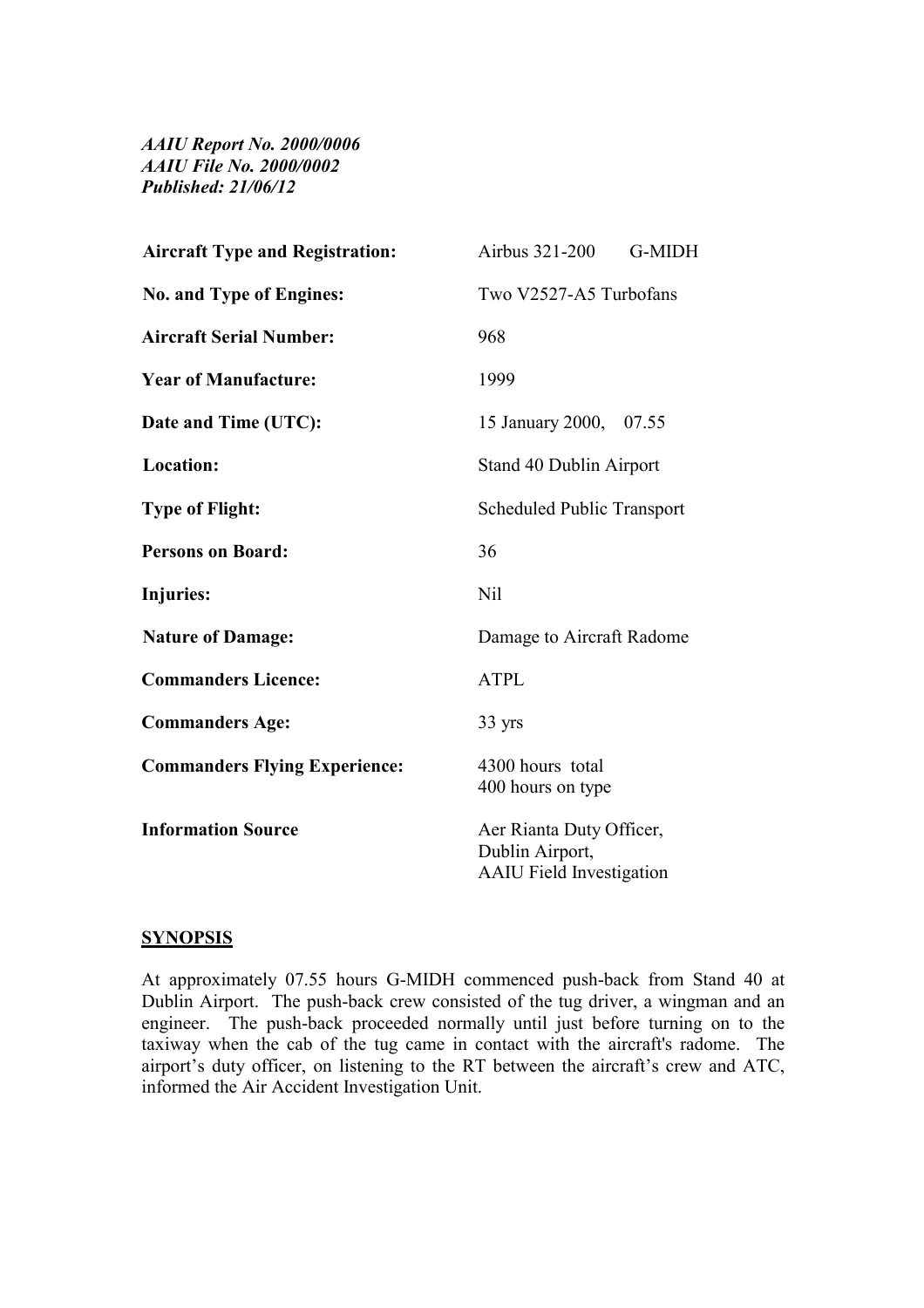# **1. FACTUAL INFORMATION**

#### **1.1 History of the Incident**

At approximately 07.55 hours G-MIDH commenced push-back from Stand 40. The push-back crew consisted of the tug driver, a wingman and an engineer. The driver and wingman were employees of the aircraft Operator. The engineer was on contract from a local aircraft maintenance organisation. Having observed the starting of No. 2 engine the engineer went to the port side of the aircraft to observe the No. 1 engine start-up. He was wearing a headset and was in voice contact with the aircraft crew during the engine start up and push-back. He received instructions from the aircraft crew and relayed these by hand signal to the tug driver. The aircraft commenced push-back along the centre yellow taxiline until it approached the red taxiway boundary line when the tug and towbar started to position so as to turn the aircraft on to the taxiway. At this point the top LH corner of the cab made contact with the aircraft's radome which was badly scraped and punctured. The aircraft was towed back to the stand and the passengers exited the aircraft in the normal way.

#### **1.1.1 Witness Recollections**

The Captain of the aircraft said that during the 90 degree turn onto the taxiway, a loud scraping noise was heard in the cockpit. The aircraft stopped and the pushback engineer requested that the parking brake should not be set as the aircraft would need to be towed back to the stand. This was due to the damage caused by the tug striking the aircraft during the turn. The aircraft was towed back to the stand and shut down. The Captain said that as far as he was aware the tug and towbar were of a type similar to what the Operator utilised at other airports.

The Engineer stated during push-back that the tug went to an acute angle in relation to the aircraft to such an extent that the left side top corner of the cab contacted and subsequently punctured the radome,which is effectively the nose of the aircraft.

The wingman said that he was on the starboard side and walking with the aircraft. As the aircraft was about to turn on to the taxiway he turned to go to the towbar. He noted that the corner of the cab had made contact with the nose cone of the aircraft. He said the engineer examined the damage to the radome and after consultation with the crew the aircraft was pulled back to the stand. The tug driver said that at the start of the pushback he was given the hand signal "brakes off" by the engineer. He proceeded with the pushback. While turning the aircraft onto the taxiway he heard a grinding noise. He than stopped on the engineer's instructions and put "brakes on". He said that he had over eight years experience of aircraft push-back and did not think it was possible for the tug to come in contact with the aircraft.

## **1.2 Damage to the Aircraft**

The radome was scratched on the underneath starboard side approximately 30 cm from the base of the radome. The LH corner at the top of the cab penetrated the radome leaving an indent of approximately 6 cm to expose the honeycomb interior.(Fig.1)